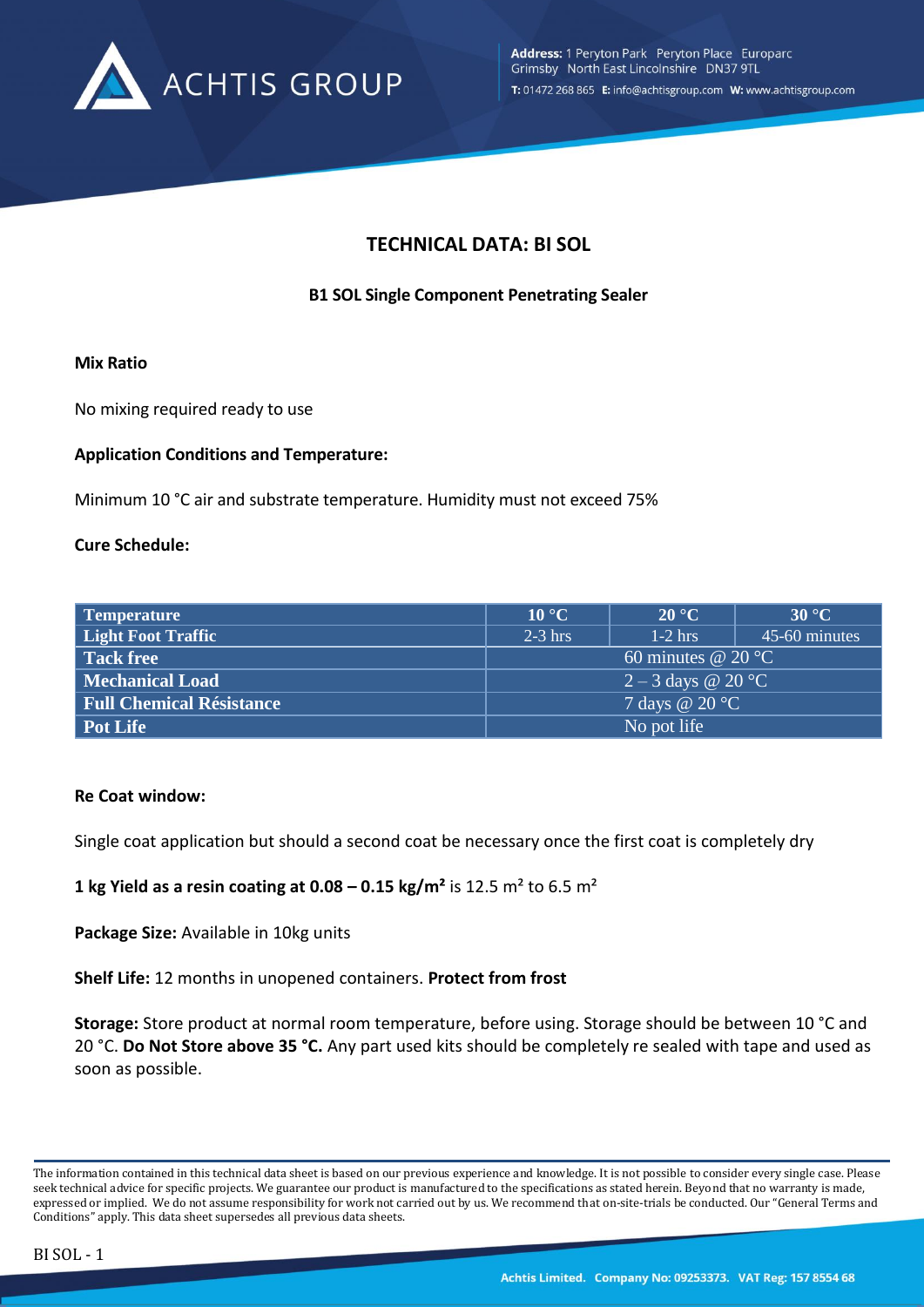

#### **Product Description:**

- BI SOL is a one component ready to use, impregnation sealer for concrete surfaces.
- BI SOL can be used on high quality, industrial concrete slabs for an un-pigmented finish. Impregnation with BI SOL will only change the colour slightly and maintain the character of the host product.
- BI SOL increases the surface hardness and chemical resistance of the slab. Impregnated surfaces are water repellent and tend to less soiling and staining.
- The product is solvent free with little smell.

#### **Product features**

- Solvent free
- Very little surface colour change
- Safe and reliable
- Long working life
- Hydrophobic
- Increased Water and Chemical Resistant
- Increased surface hardness

### **Areas of Use:**

- Areas of medium and high mechanical load eg warehouses and production areas
- Areas with increased exposure to water and chemicals
- As an un-pigmented wear or seal coat

### **Surface Preparation:**

Ensure that the surface to be impregnated is free from all dirt, oil, dust, foreign contaminants, laitance and any previous poorly adhered coatings to the substrate. The substrate to be coated has to be levelled, dry, free of dust and must have adequate tensile and compressive strength.

Prior to sealing the substrate is should be lightly sprayed with water. To impregnate area already in use they must be cleaned and stripped if necessary. Conduct a trial and evaluate the results.

### **Please note areas already coated with synthetic resin cannot be coated with this product.**

The information contained in this technical data sheet is based on our previous experience and knowledge. It is not possible to consider every single case. Please seek technical advice for specific projects. We guarantee our product is manufactured to the specifications as stated herein. Beyond that no warranty is made, expressed or implied. We do not assume responsibility for work not carried out by us. We recommend that on-site-trials be conducted. Our "General Terms and Conditions" apply. This data sheet supersedes all previous data sheets.